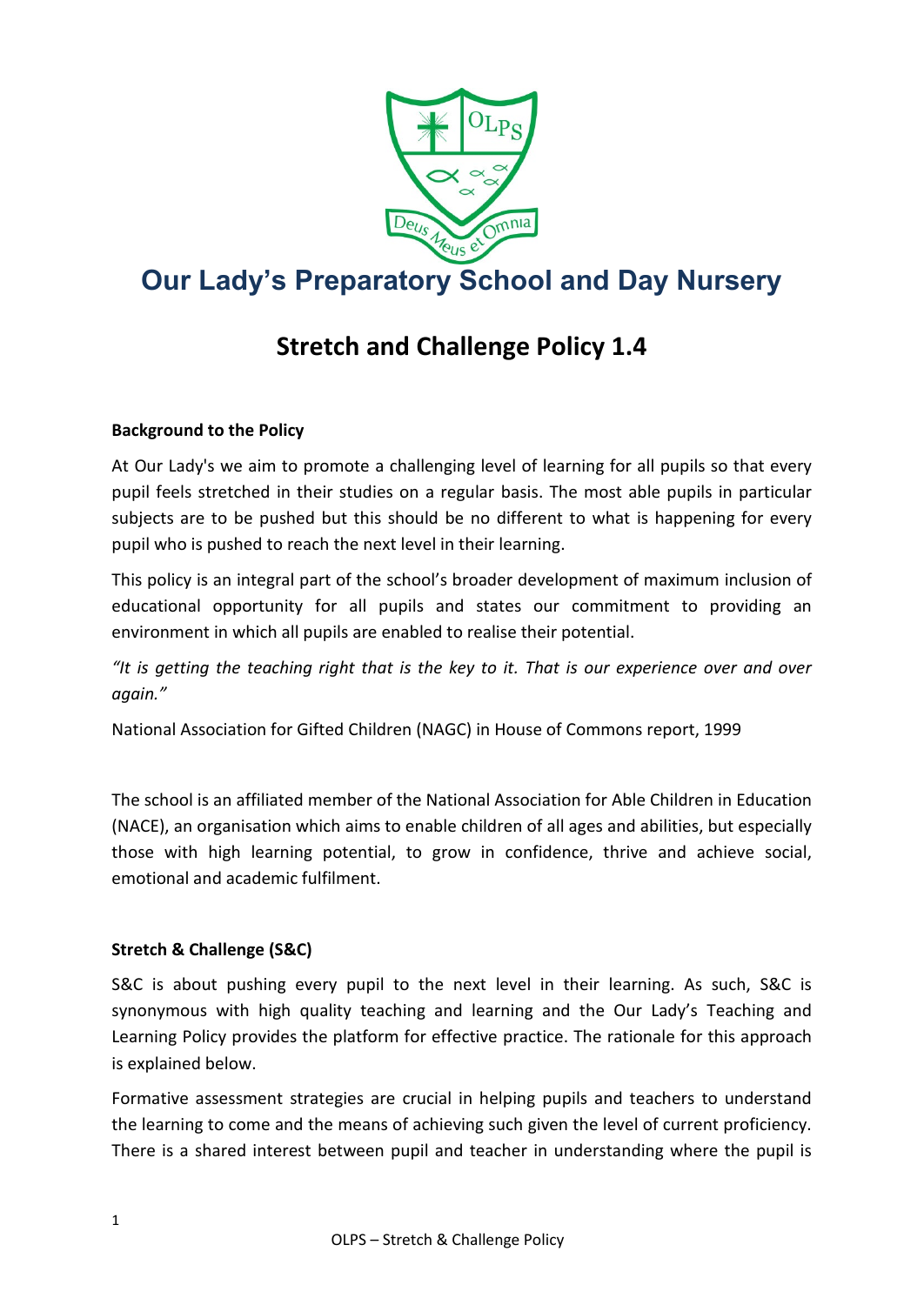currently placed in terms of learning, the goal or level to be reached and the means of closing that gap. The five key strategies are set out below.

|                                                                                                    | Sharing<br>Learning | Clarifying and sharing learning intentions and criteria for success |
|----------------------------------------------------------------------------------------------------|---------------------|---------------------------------------------------------------------|
|                                                                                                    | Intentions          |                                                                     |
| 2                                                                                                  | Questioning         | Engineering effective classroom discussion, questions<br>and        |
|                                                                                                    |                     | learning tasks that elicit evidence of learning                     |
| 3                                                                                                  | Feedback            | Providing feedback that moves students forward                      |
| 4                                                                                                  | Self-Assessment     | Activating students as 'owners' of their own learning               |
| 5                                                                                                  | Peer Assessment     | Activating students as instructional resources for one another      |
| One Big Idea - using evidence of learning to adapt lessons in real time in order to meet students' |                     |                                                                     |
| learning                                                                                           |                     |                                                                     |

#### *D. Wiliam*

When pupils are provided with an understanding of how to improve their learning then there is strong evidence of pupils setting themselves challenging targets and aiming high. The crucial aspect here is that teachers are a fundamental part of that process, providing guidance on the means by which pupils can improve their level of understanding; how they can bridge the gap from current proficiency to a more advanced level. A genuine culture of high expectations is developed in that pupils have both the ambition to improve and a means of improving.

Feedback is a vital component of this model: from teacher to pupil; and from pupil to teacher. The three levels of feedback which are effective are:

a) Task level feedback – How well tasks are understood or performed. This feedback may indicate whether the work is correct or incorrect and may include directions to more, different or correct information, such as "You need to include more about the Fire of London."

b) Process level feedback – The process needed to understand or perform tasks. This feedback is more directly aimed at the processing of information, or learning processes needed for understanding or completing the task. A teacher may say to the pupil, "You need to use more powerful adjectives to help the reader understand how the person is feeling – use one of these or your own: devastating; appalling."

c) Self-regulation feedback - Self-monitoring, directing and regulating of actions. This feedback helps the pupil to self-regulate, encouraging greater skill at self-evaluation, or confidence to engage further with the task without relying on the teacher for help. For example, "You already know the key features of the opening of an argument. Check to see whether you have incorporated them in your first paragraph."

All three approaches force pupils to think about what has to be learned and understood. It is important that pupils are then required to improve the work. A 'Find & Fix' approach can be used with Process and Self-regulation feedback as each requires the pupil to draw upon prior learning and to take responsibility for making the improvements.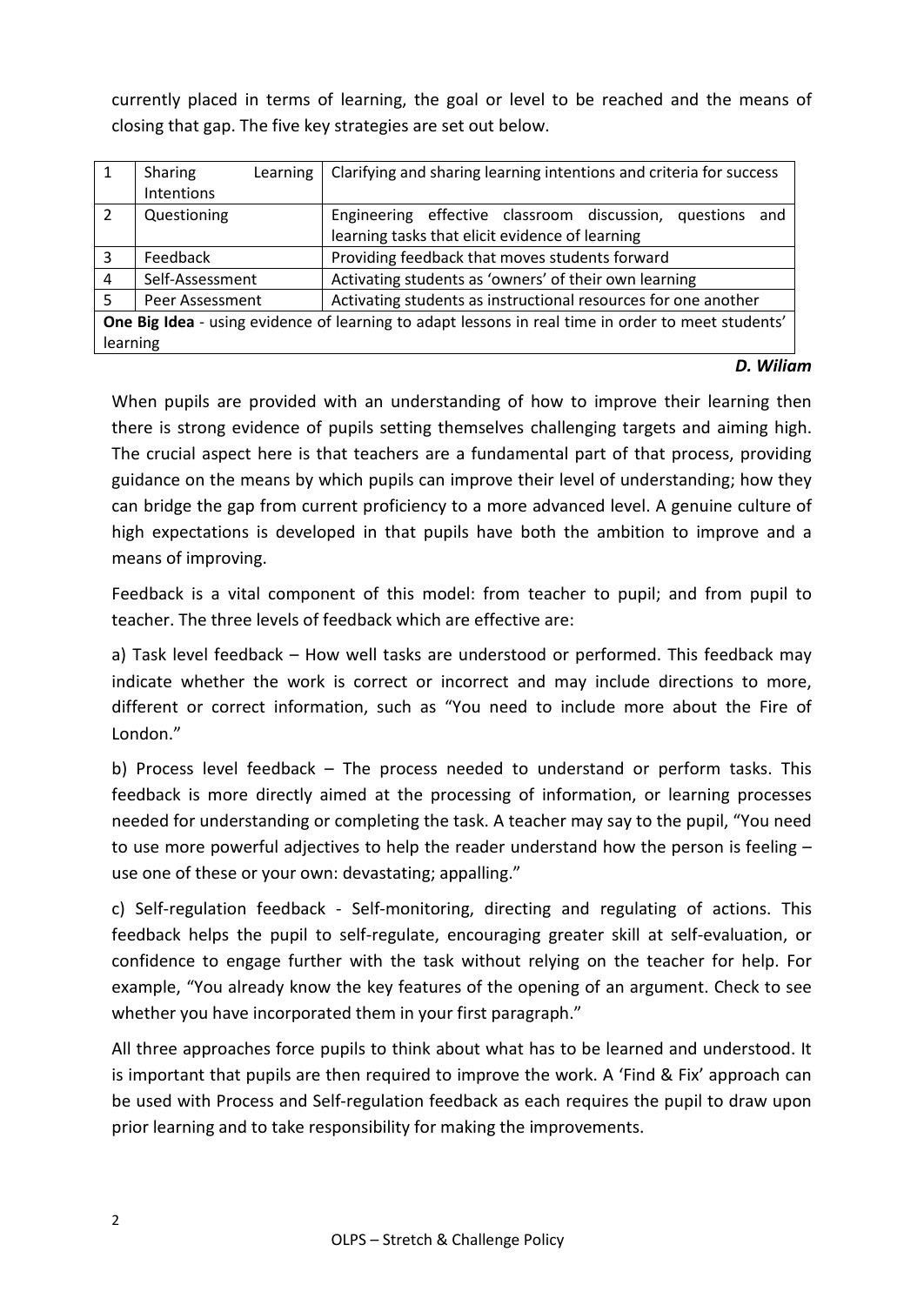The type of feedback to avoid is Self-level feedback where the focus is on personal evaluations of the pupil. Even when this is positive ('well done!' or 'you are a great pupil') the effect is negative. Pupils have been labelled a success and are afraid of losing that label. As a result, they avoid taking risks in their learning, reject challenges which they are not guaranteed to meet, and minimise effort. They have become trapped in a 'fixed mindset' where intelligence is perceived as pre-determined and unalterable and the aim is to avoid losing the label of being successful or 'gifted'.

#### **S&C for the Most Able**

For pupils who achieve a level of 'mastery' in their learning, it is important that teachers provide next steps that pupils deem to be valuable and worthwhile. It is important that extending the most able does not lead to a diet of extra work and a sense of being punished for completing the required class work.

A useful way to think of the most able pupils in a subject area is those who can operate at the 'next level' of learning.

Pupils with this capacity for learning in any subject area should be stretched by tasks and activities which are:

- Abstract involving more abstract materials, ideas or applications
- Complex involving greater complexity in terms of resources, research, issues and problems or skills to be practised
- Transformational involving greater transformation or manipulation of information, ideas, materials and applications
- Divergent allowing pupils to make connections within or across topics or to plan an enquiry that takes them in a range of directions
- Open-ended involving pupils taking responsibility for decisions, approaches and solutions

Tasks and activities could therefore:

- Offer breadth tasks, for example, which involve movement beyond the stated syllabus but are not pitched at a level higher than the norm
- Give depth tasks which involve more challenge, detail and complexity than the norm
- Offer opportunities for learning at an accelerated pace
- Focus on the development of higher-order thinking skills
- Promote independence and autonomy including giving pupils opportunities where possible to pursue their own particular interests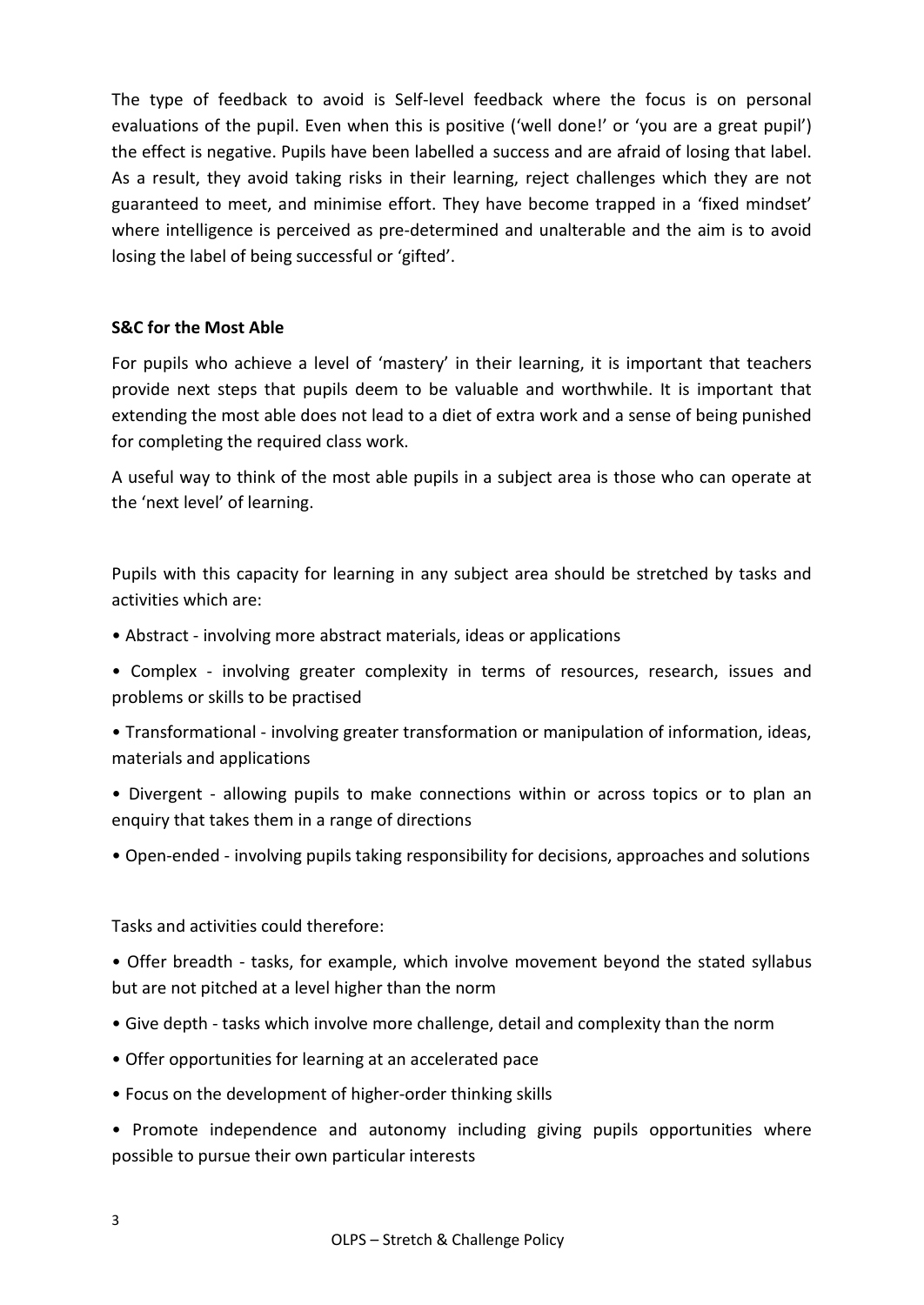Very able pupils often display the following characteristics.

The pupils value one-to-one time and discussion with the teacher as well as (perhaps more so than) with other pupils, as this allows for effective feedback.

Clear learning objectives and success criteria, plus a sense of future learning to come, are crucial in provoking the pupils' interest so that s/he will carry out his/her own research independently. Without such clarity, especially with regard to the future learning to come, pupils feel less able to engage with the topic fully and to develop their own research.

The teacher's questioning, especially open questions, and the ensuing whole class discussion that is provoked, are seen as important for generating challenge, interest and engagement in a lesson.

A sense of structure and variety matters. Well-planned and well-resourced lessons and sequences of lessons with a variety of task sustain interest but it was also important to have some creative and open-ended tasks within the general process.

The quality of the topic and resources on offer also matter to pupils. There is a joy to be found in exploring "worthwhile" and "real world" knowledge and the more a teacher conveys this in the lesson and provides opportunity for further exploration outside the classroom then pupils are more inclined to pursue this learning independently.

The motivation to learn for the pupils is bound up with their sense of engagement in lessons, including the engagement of others. Vibrant classrooms, bustling with discussion crafted by the teacher through carefully-selected tasks and questions are ideal. The pupils feel secure in such an environment and able to enjoy lessons and learning. Given a range of appropriate resources as well, the pupils feel that they can become intrigued by the topics studied and that they can develop a genuine love of subject. Their independence is harnessed by the clarity of the learning objectives and a sense of sequence of learning to come: they have been "taken to the future". The central thread running throughout every aspect is the role of the teacher. When the teacher provides the right structure, resources and environment for learning then the pupils respond and have the confidence and sense of purpose to be more independent in their learning.

## **Identification of Gifted and Talented Children**

We also recognise that those pupils who are gifted and talented do not always show their ability. Such pupils are gifted and talented even though their abilities may be hidden or remain as potential abilities to still be realised.

Gifted and talented students are identified from analysis of various information sources such as:

● Test scores (such as English, maths and science, end of year tests (GAPS, PIRA, PUMA); InCAS test scores).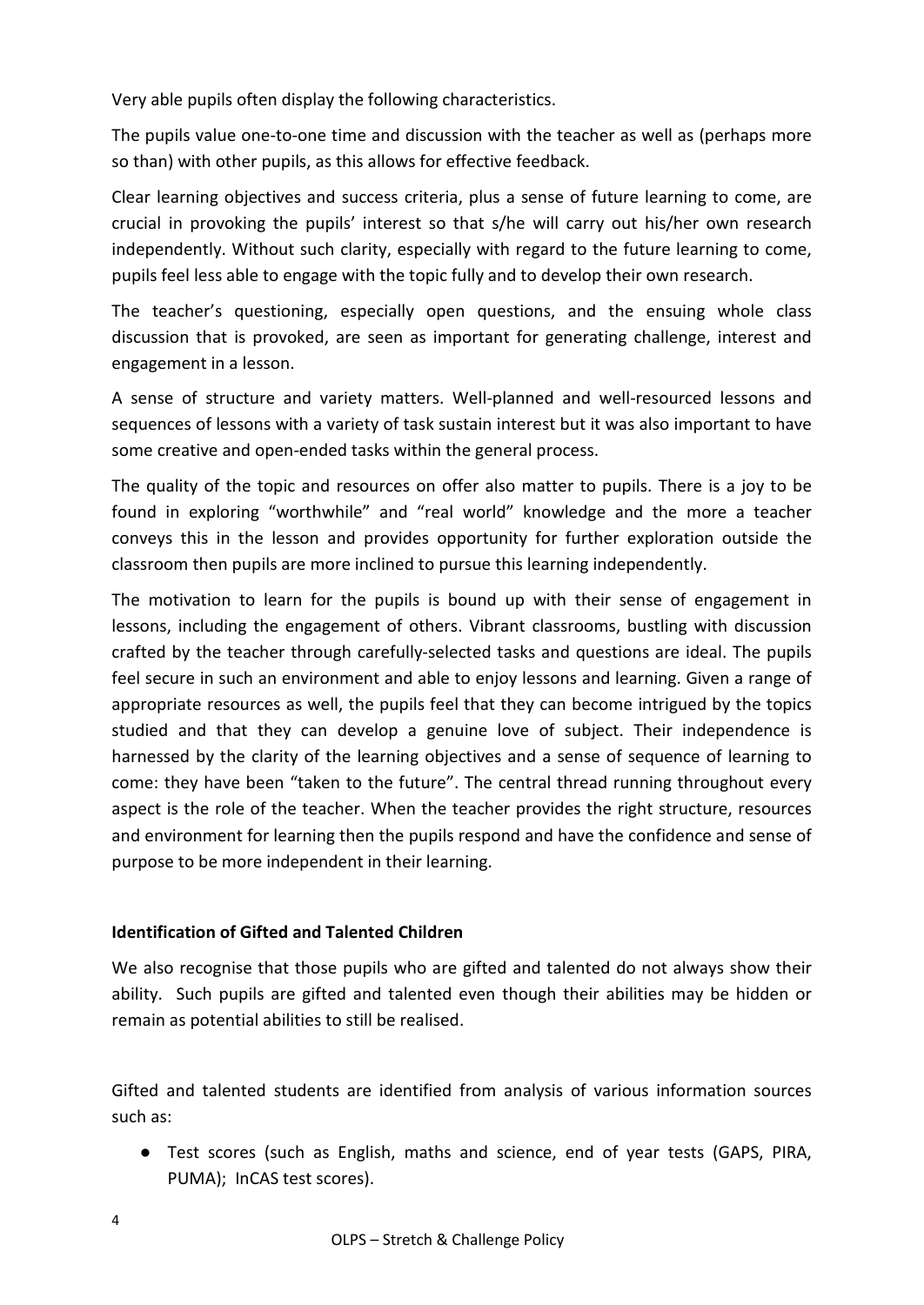- Teacher nomination (based on classroom observation, discussions with pupils, work assessment).
- Peer or self-nomination.
- Parental nomination
- Predicted or actual test / examination results.

#### **Out of Class Activities**

The following are offered on a regular basis and, although these benefit all pupils, they are particularly apt for ensuring that pupils who have potential in these areas are given opportunities to practice and extend their skills.

- Enrichment days
- Residential experiences
- School clubs
- Musical and sporting activities.

#### **Coordination and Monitoring**

The Stretch and Challenge Coordinator has overall responsibility for ensuring that the policy is implemented and co-ordinating the monitoring of progress. The coordinator must ensure that the professional development programme includes relevant aspects of gifted and talented provision.

#### **Monitoring & review**

The School will review this policy every two years and any guidance or advice published by the DfE, ISI and/or other relevant bodies will be monitored on an ongoing basis, in the event that ad-hoc amendments or revisions are appropriate outside of this timeframe.

#### **Reviewed: 26 July 2021**

**Signed:**

**Simon Cassell Deputy Headteacher**